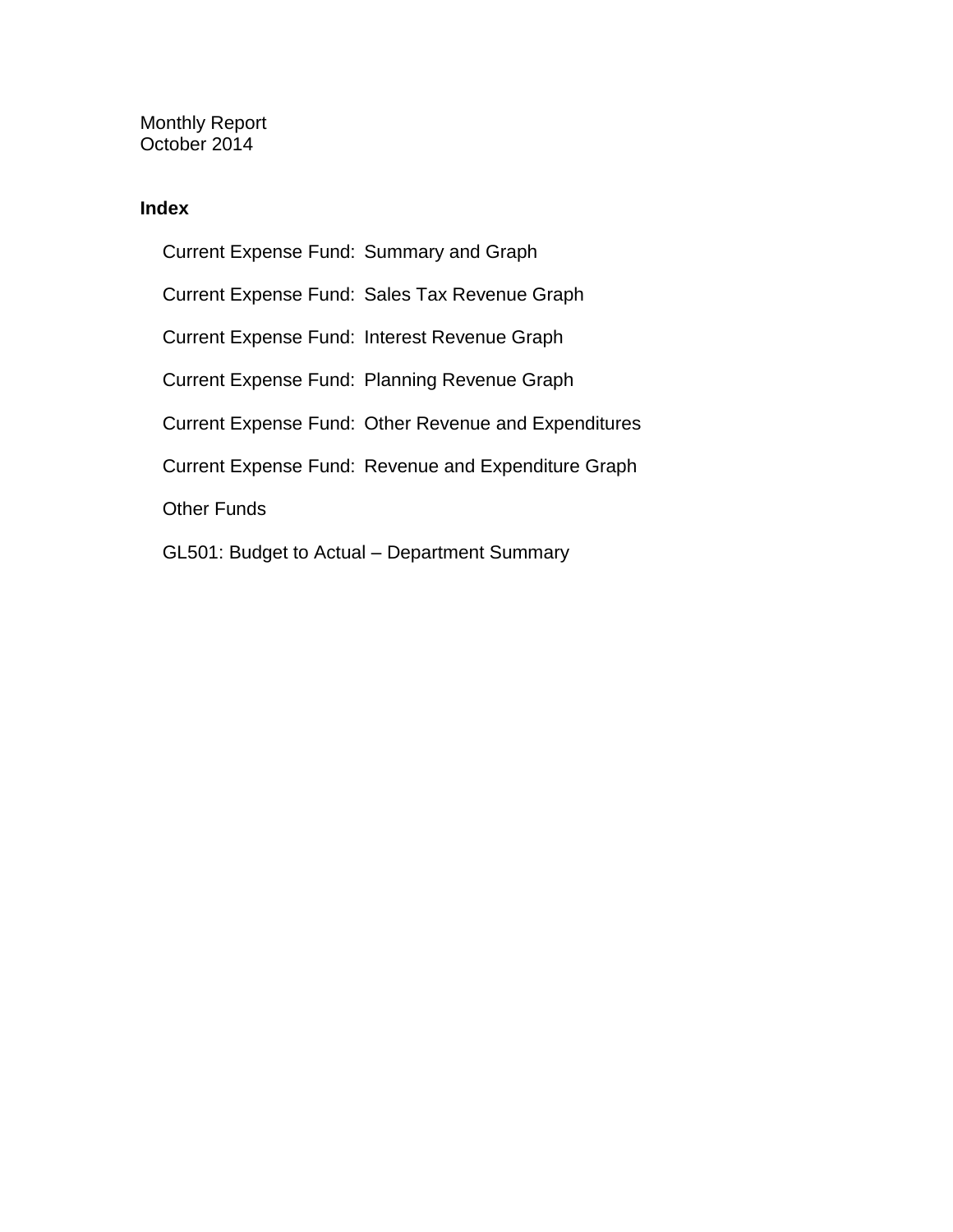#### Island County **Monthly Report / October 2014**

#### **CURRENT EXPENSE FUND Thousands (000's)**

|                               |                   | <b>Current Year</b>  |                                          |                      |                          | 2013                 |                                          |                      |                   | 2012                 |                                          |                       |
|-------------------------------|-------------------|----------------------|------------------------------------------|----------------------|--------------------------|----------------------|------------------------------------------|----------------------|-------------------|----------------------|------------------------------------------|-----------------------|
|                               | Current<br>Actual | <b>YTD</b><br>Actual | <b>Budget</b><br>Net of Beg.<br>Fund Bal | %VS<br><b>Budget</b> | Current<br>Actual        | <b>YTD</b><br>Actual | <b>Budget</b><br>Net of Beg.<br>Fund Bal | %VS<br><b>Budget</b> | Current<br>Actual | <b>YTD</b><br>Actual | <b>Budget</b><br>Net of Beg.<br>Fund Bal | % VS<br><b>Budget</b> |
| Revenue                       |                   |                      |                                          |                      |                          |                      |                                          |                      |                   |                      |                                          |                       |
| <b>Property Tax</b>           | 2,574             | 6,824                | 7,482                                    | 91%                  | 2,284                    | 6,659                | 7,291                                    | 91%                  | 2,019             | 6,127                | 7,182                                    | 85%                   |
| Sales Tax                     | 421               | 3,953                | 4,484                                    | 88%                  | 418                      | 3,621                | 4,052                                    | 89%                  | 372               | 3,366                | 3,850                                    | 87%                   |
| <b>Planning and Community</b> | 90                | 1,452                | 1,456                                    | 100%                 | 118                      | 1,214                | 1,363                                    | 89%                  | 120               | 1,054                | 1,556                                    | 68%                   |
| Interest - Investment         | 106               | 525                  | 552                                      | 95%                  | 44                       | 456                  | 302                                      | 151%                 | 19                | 344                  | 255                                      | 135%                  |
| Other                         | 555               | 4,901                | 6,398                                    | 77%                  | 484                      | 5,293                | 5,427                                    | 98%                  | 426               | 5,009                | 5,497                                    | 91%                   |
| Subtotal                      | 3,746             | 17,655               | 20,372                                   | 87%                  | 3,348                    | 17,243               | 18,435                                   | 94%                  | 2,956             | 15,900               | 18,340                                   | 87%                   |
| Intergovernmental (Grants)    | 86                | 673                  | 945                                      | 71%                  | 65                       | 702                  | 981                                      | 72%                  | 75                | 831                  | 1,156                                    | 72%                   |
| Total                         | 3,832             | 18,328               | 21,317                                   | 86%                  | 3,413                    | 17,945               | 19,416                                   | 92%                  | 3,031             | 16,731               | 19,496                                   | 86%                   |
| Interfund Transfers-In        | 22                | 2,725                | 2,709                                    | 101%                 | $\overline{\phantom{0}}$ | 2,357                | 2,367                                    | 100%                 |                   | 2,201                | 2,225                                    | 99%                   |
| Use of Beg Fund Balance       |                   | $\blacksquare$       | 1,209                                    | 0%                   | ۰                        |                      | 1,219                                    | 0%                   |                   | -                    | 130                                      | $0\%$                 |
| <b>Total Revenue</b>          | 3,854             | 21,053               | 25,235                                   | 83%                  | 3,413                    | 20,302               | 23,002                                   | 88%                  | 3,031             | 18,932               | 21,851                                   | 87%                   |
| Expenditures                  | 2,131             | 18,037               | 23,468                                   | 77%                  | 1,661                    | 16,859               | 21,823                                   | 77%                  | 1,576             | 16,016               | 20,440                                   | 78%                   |
| Interfund Transfers-Out       |                   | 1,767                | 1,767                                    | 100%                 |                          | 1,130                | 1,179                                    | 96%                  | 133               | 1,185                | 1,411                                    | 84%                   |
| <b>Total Expenditures</b>     | 2,131             | 19,804               | 25,235                                   | 78%                  | 1,661                    | 17,989               | 23,002                                   | 78%                  | 1,709             | 17,201               | 21,851                                   | 79%                   |
| Net Current Expense           | 1,723             | 1,249                | $\mathbf 0$                              |                      | 1,752                    | 2,313                | $\mathbf 0$                              |                      | 1,322             | 1,731                | 0                                        |                       |

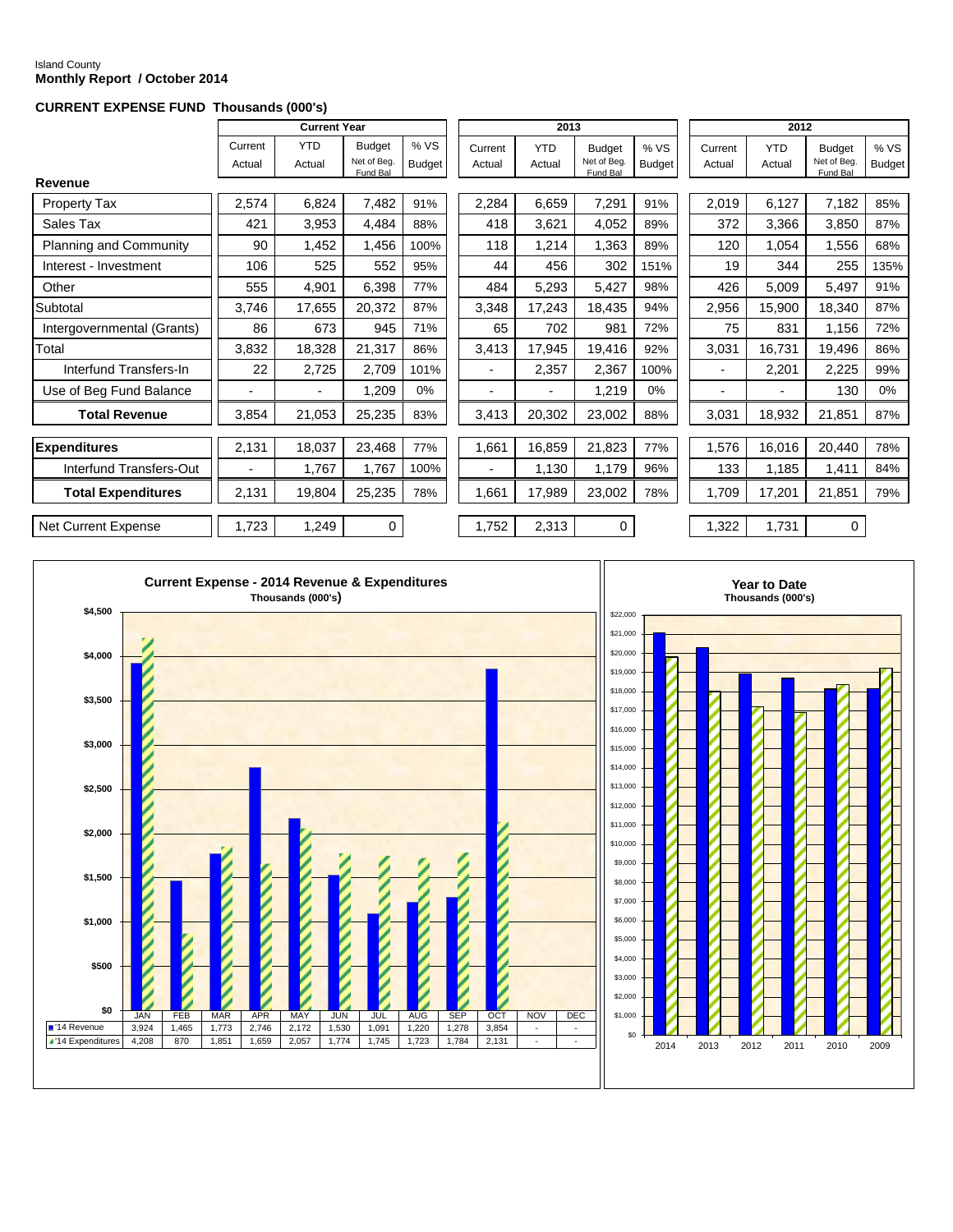#### 4,000,000 3,800,000  **600,000** 3,600,000 3,400,000 3,200,000  **500,000** 3,000,000 2,800,000 2,600,000  **400,000** 2,400,000 2,200,000 2,000,000  **300,000** 1,800,000 1,600,000 1,400,000  **200,000** 1,200,000 1,000,000 800,000  **100,000** 600,000 400,000 200,000  **-** JAN FEB MAR APR MAY JUN JUL AUG SEP OCT NOV DEC - '14 Sales Tax | 350,656 | 480,856 | 344,488 | 339,474 | 408,431 | 351,088 | 375,880 | 445,500 | 435,804 | 420,539 2014 2013 2012 2013 2019 '13 Sales Tax | 313,284 | 425,325 | 299,761 | 310,146 | 361,170 | 326,410 | 371,723 | 401,862 | 393,471 | 417,930 | 436,772 | 363,682 '12 Sales Tax | 311,940 | 414,441 | 292,028 | 288,656 | 333,298 | 307,228 | 325,261 | 368,186 | 353,136 | 372,222 | 382,995 | 344,681

#### **2014 Sales Tax Revenue - Current Expense Fund**

**Year to Date**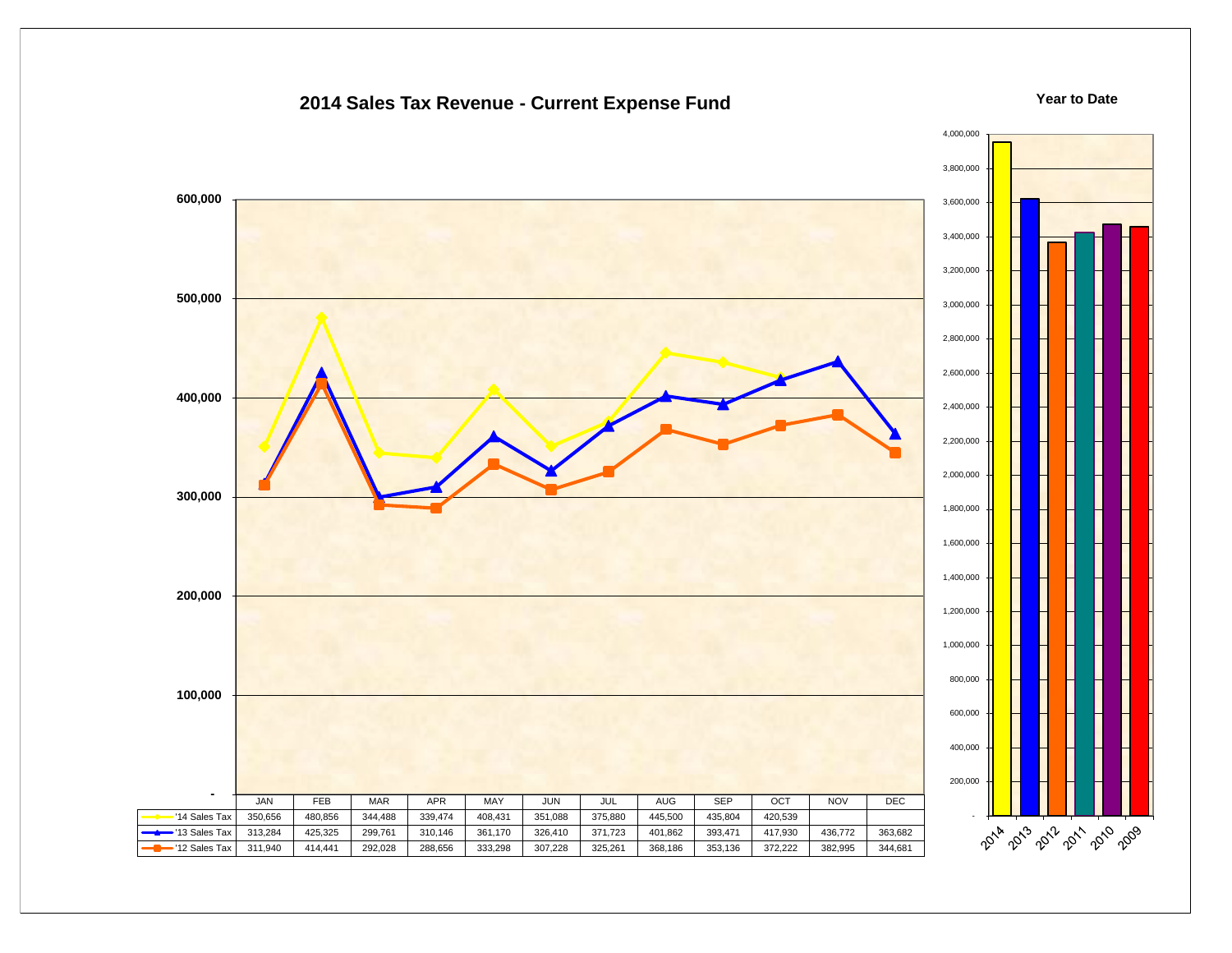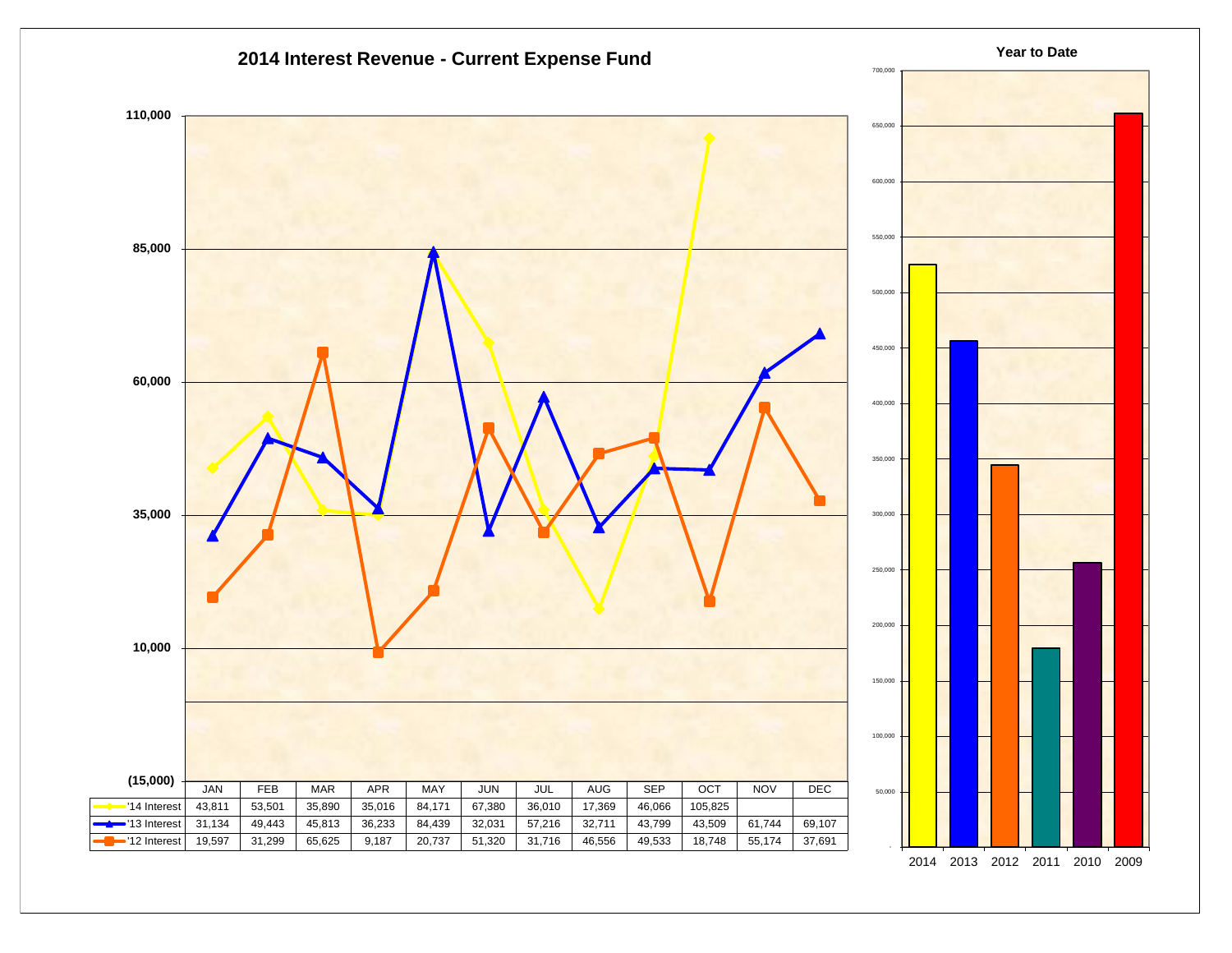



**Year to Date**

2014 2013 2012 2011 2010 2009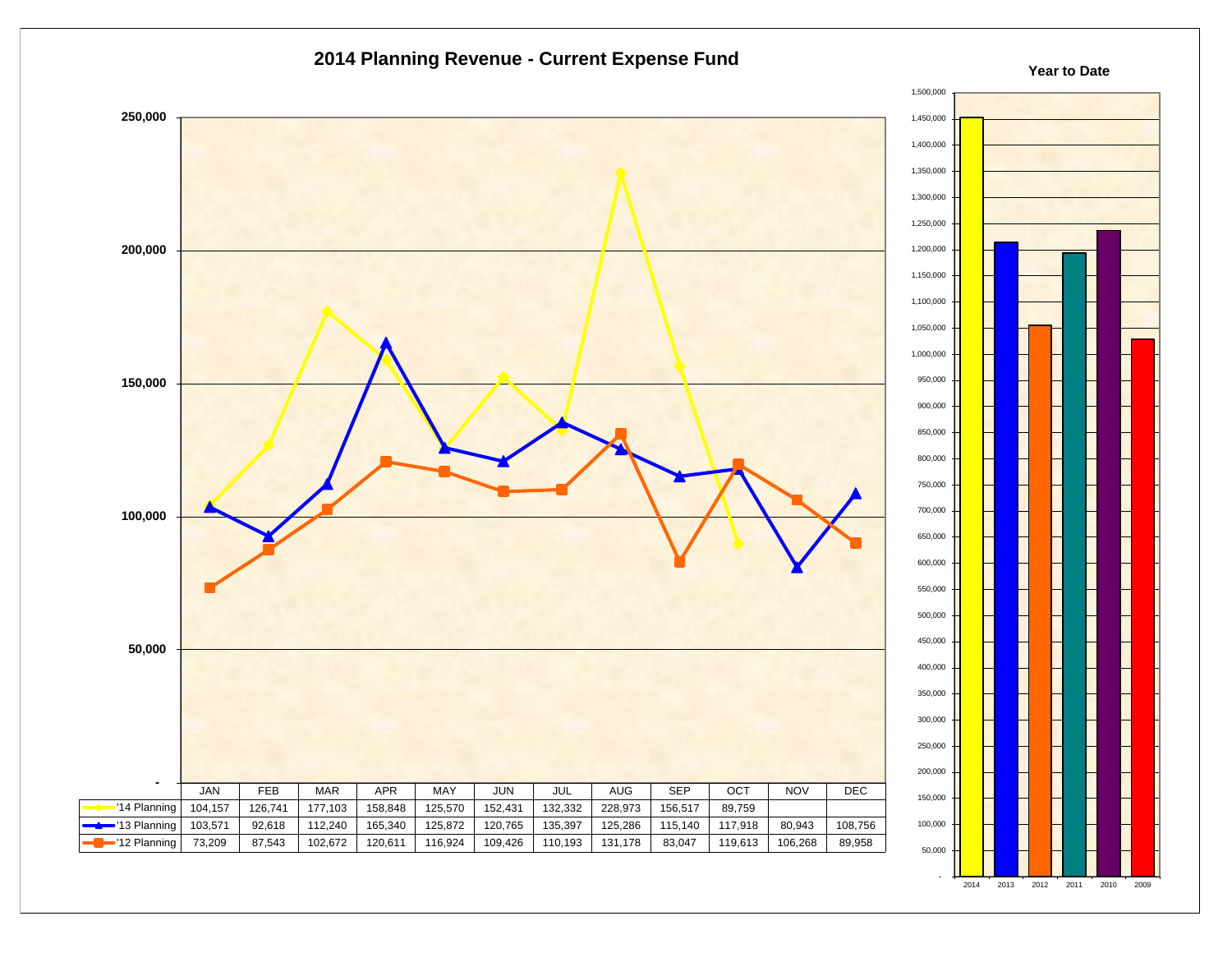## October 2014 **CURRENT EXPENSE FUND**

### By Department

## **Other Revenue**

| <b>Year to Date</b>               | <b>ACTUAL</b> | <b>BUDGET</b> | Year to Date % |
|-----------------------------------|---------------|---------------|----------------|
| <b>Auditor</b>                    | 475,776       | 614,600       | 77.4%          |
| <b>Clerk</b>                      | 314,657       | 376,600       | 83.6%          |
| <b>District Court</b>             | 779,989       | 982,900       | 79.4%          |
| <b>Sheriff</b>                    | 537,817       | 542,862       | 99.1%          |
| <b>Sales Tax Criminal Justice</b> | 388,638       | 574,000       | 67.7%          |
| Cable Tax                         | 0             | 530,000       | 0.0%           |
| Prop Tax Penalty                  | 316,364       | 435,000       | 72.7%          |
| Prop Tax Interest                 | 544,920       | 650,000       | 83.8%          |
| <b>State Sh Rev PUD</b>           | 133,847       | 132,000       | 101.4%         |
| <b>County Assistance</b>          | 334,645       | 376,000       | 89.0%          |
| <b>Criminal Justice</b>           | 358,689       | 438,000       | 81.9%          |
| Liquor Tax                        | 182,062       | 240,000       | 75.9%          |
| Other                             | 533,578       | 506,476       | 105.4%         |
| <b>Total Other Revenue</b>        | 4,900,982     | 6,398,438     | 76.60%         |

## **Expenditures**

| <b>Year to Date</b>         | <b>ACTUAL</b> | <b>BUDGET</b> | Year to Date % |
|-----------------------------|---------------|---------------|----------------|
| Assessor                    | 854,212       | 1,145,016     | 74.6%          |
| Auditor                     | 712,582       | 915,376       | 77.8%          |
| <b>Budget</b>               | 62,846        | 67,238        | 93.5%          |
| <b>Central Services</b>     | 883,629       | 1,460,925     | 60.5%          |
| <b>Clerk</b>                | 365,213       | 505,290       | 72.3%          |
| Commissioners               | 481,413       | 627,522       | 76.7%          |
| Coroner                     | 220,506       | 247,920       | 88.9%          |
| <b>District Court</b>       | 911,650       | 1,137,717     | 80.1%          |
| <b>Emergency Management</b> | 216,323       | 211,342       | 102.4%         |
| <b>Facilities</b>           | 861,031       | 1,099,612     | 78.3%          |
| <b>GSA</b>                  | 882,115       | 1,163,530     | 75.8%          |
| <b>Human Resources</b>      | 215,826       | 346,841       | 62.2%          |
| <b>Human Services</b>       | 145,319       | 177,435       | 81.9%          |
| Miscellaneous               | 277,691       | 283,142       | 98.1%          |
| Parks                       | 233,825       | 290,719       | 80.4%          |
| Planning                    | 1,440,823     | 1,800,667     | 80.0%          |
| Prosecutor                  | 1,219,396     | 1,522,774     | 80.1%          |
| <b>Sheriff</b>              | 6,296,999     | 7,732,030     | 81.4%          |
| <b>Superior Court</b>       | 889,263       | 1,151,786     | 77.2%          |
| Treasurer                   | 501,299       | 603,974       | 83.0%          |
| Non Departmental            | 365,499       | 976,941       | 37.4%          |
| <b>Total Expenditures</b>   | 18,037,460    | 23,467,797    | 76.86%         |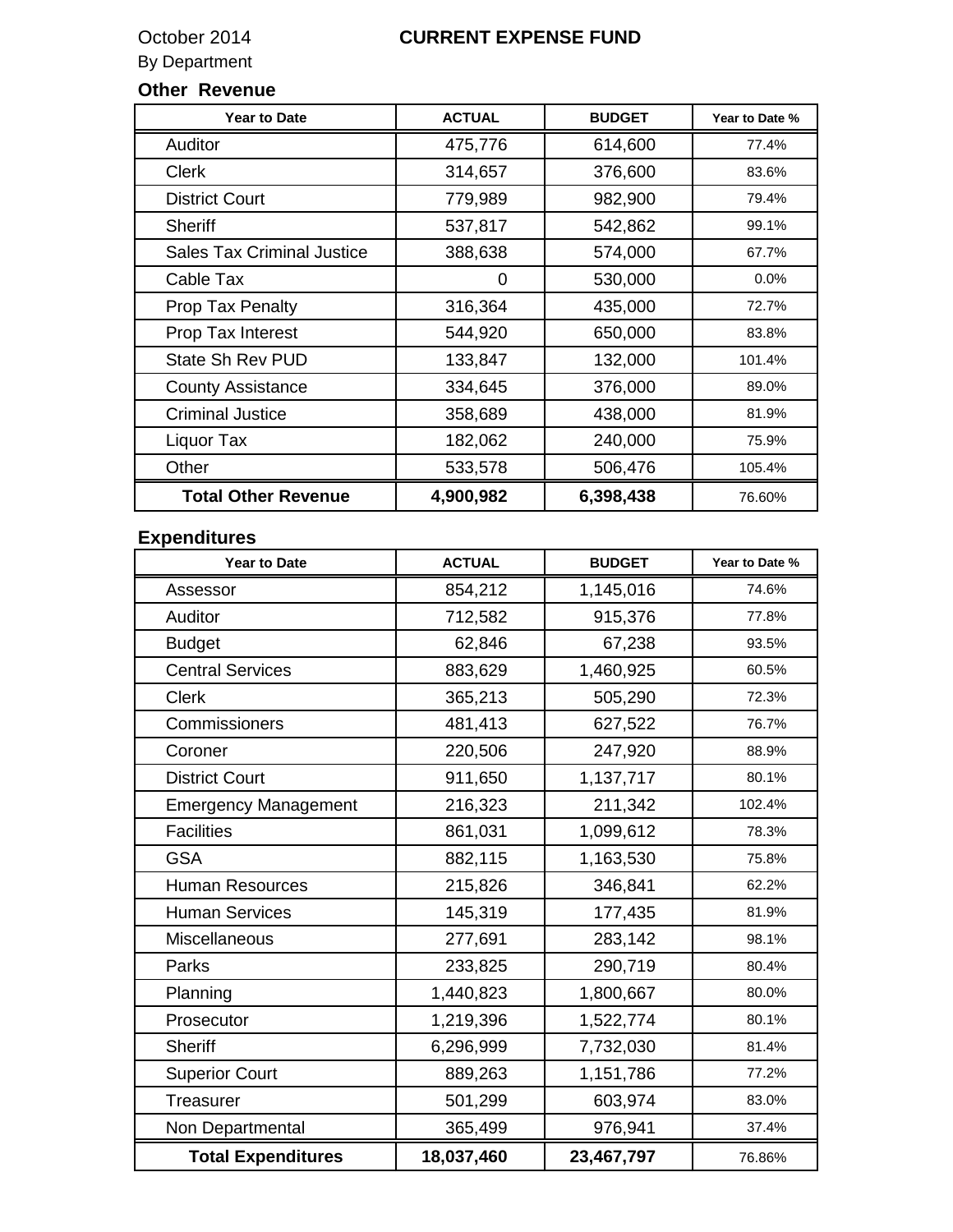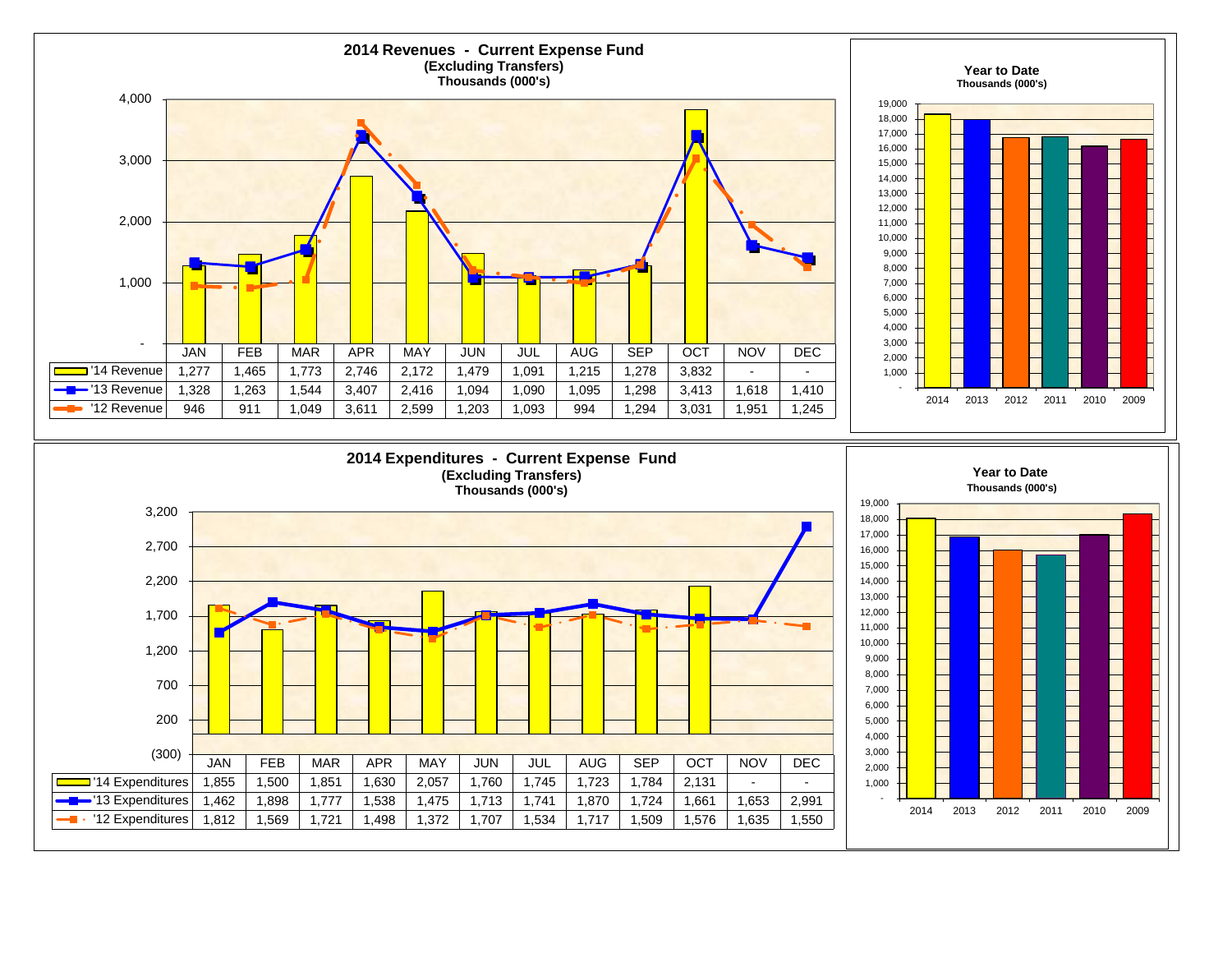#### October 2014 **OTHER FUNDS**

#### **Revenue**

| Year to Date                | <b>Actual Transfers</b> | <b>Actual Revenue</b><br>(Excludes Transfers) | <b>Budget</b><br>(Excludes Transfers) | <b>Year to Date</b><br>% |
|-----------------------------|-------------------------|-----------------------------------------------|---------------------------------------|--------------------------|
| <b>Clean Water Utility</b>  | O)                      | 1,318,274                                     | 1,818,000                             | 72.5%                    |
| <b>Conservation Futures</b> | 0                       | 683,440                                       | 788,486                               | 86.7%                    |
| <b>Health Funds</b>         | 685,657                 | 2,154,836                                     | 2,966,232                             | 72.6%                    |
| <b>Human Services Funds</b> | 296,802                 | 2,140,663                                     | 3,727,952                             | 57.4%                    |
| Juvenile Detention Facility | 371,000                 | 547,531                                       | 821,654                               | 66.6%                    |
| <b>Public Works Funds</b>   | 1,279,079               | 18,800,055                                    | 21,688,543                            | 86.7%                    |
| <b>REET 1 &amp; 2</b>       | 0                       | 1,858,666                                     | 2,436,830                             | 76.3%                    |
| Solid Waste                 | 0                       | 5,261,018                                     | 5,677,483                             | 92.7%                    |
| <b>Extension Services</b>   | 122,020                 | 177,628                                       | 241,599                               | 73.5%                    |
| <b>Insurance Reserve</b>    | $\Omega$                | 712,515                                       | 852,509                               | 83.6%                    |
| <b>Motor Pool</b>           | 465,000                 | 23,507                                        | 0                                     |                          |
| <b>Miscellaneous</b>        | 279,191                 | 1,913,990                                     | 2,828,974                             | 67.7%                    |

#### **Expenditures**

| <b>Year to Date</b>         | <b>Actual Transfers</b> | <b>Actual Expenditures</b> | <b>Budget</b>        | <b>Year to Date</b> |
|-----------------------------|-------------------------|----------------------------|----------------------|---------------------|
|                             |                         | (Excludes Transfers)       | (Excludes Transfers) | %                   |
| <b>Clean Water Utility</b>  | 230,000                 | 968,354                    | 1,818,000            | 53.3%               |
| <b>Conservation Futures</b> | 0                       | 53,641                     | 788,486              | 6.8%                |
| <b>Health Funds</b>         | 144,367                 | 2,654,016                  | 3,507,522            | 75.7%               |
| Human Services Funds        | 318,692                 | 2,663,234                  | 3,706,062            | 71.9%               |
| Juvenile Detention Facility | 81,297                  | 873,560                    | 1,133,654            | 77.1%               |
| <b>Public Works Funds</b>   | 2,717,648               | 16,962,511                 | 20,254,805           | 83.7%               |
| <b>REET 1 &amp; 2</b>       | 561,855                 | 285,129                    | 1,865,426            | 15.3%               |
| Solid Waste                 | 364,383                 | 4,390,379                  | 5,313,100            | 82.6%               |
| <b>Extension Services</b>   | 0                       | 306,088                    | 363,619              | 84.2%               |
| <b>Insurance Reserve</b>    | 17,500                  | 610,588                    | 835,009              | 73.1%               |
| <b>Motor Pool</b>           | 0                       | 358,824                    | 465,000              | 77.2%               |
| Miscellaneous               | 21,100                  | 1,924,928                  | 3,085,565            | 62.4%               |

#### **Grouped Funds**

| Health Funds [Public Health Pooling, Natural Resources, Water Quality (104,165,149)]                                                                                                                                                                                                                                                                                                                                     |
|--------------------------------------------------------------------------------------------------------------------------------------------------------------------------------------------------------------------------------------------------------------------------------------------------------------------------------------------------------------------------------------------------------------------------|
| Human Services Funds [Housing, Homeless Housing, Veterans, Mental Health, Developmental Disabilities, Alcohol Abuse,<br>Therapeutic Sales Tax, Admin (105,106,107,113,114,123,126,129)                                                                                                                                                                                                                                   |
| Public Works Funds [Road, Paths & Trails, Admin, Storm & Surface Water, Capital Drainage, Equipment Rental &<br>Revolving (101,137,139,144,321,501,119,410)                                                                                                                                                                                                                                                              |
| Miscellaneous [Law Library, Elections, Fire Permit, Treasurer & Auditor O&M, Rural County Sales Tax, 2% Hotel/Motel<br>Public Facilities, CASA, Drug Seizure, Anti Profiteering, Enhanced 911, Family Resource Centers, Joint Tourism, Federal<br>Asset Fortfeiture, Trial Court Improvement, Historic Preservation<br>$(103, 111, 115, 116, 118, 121, 124, 130, 131, 133, 136, 140, 141, 142, 143, 146, 147, 157, 180)$ |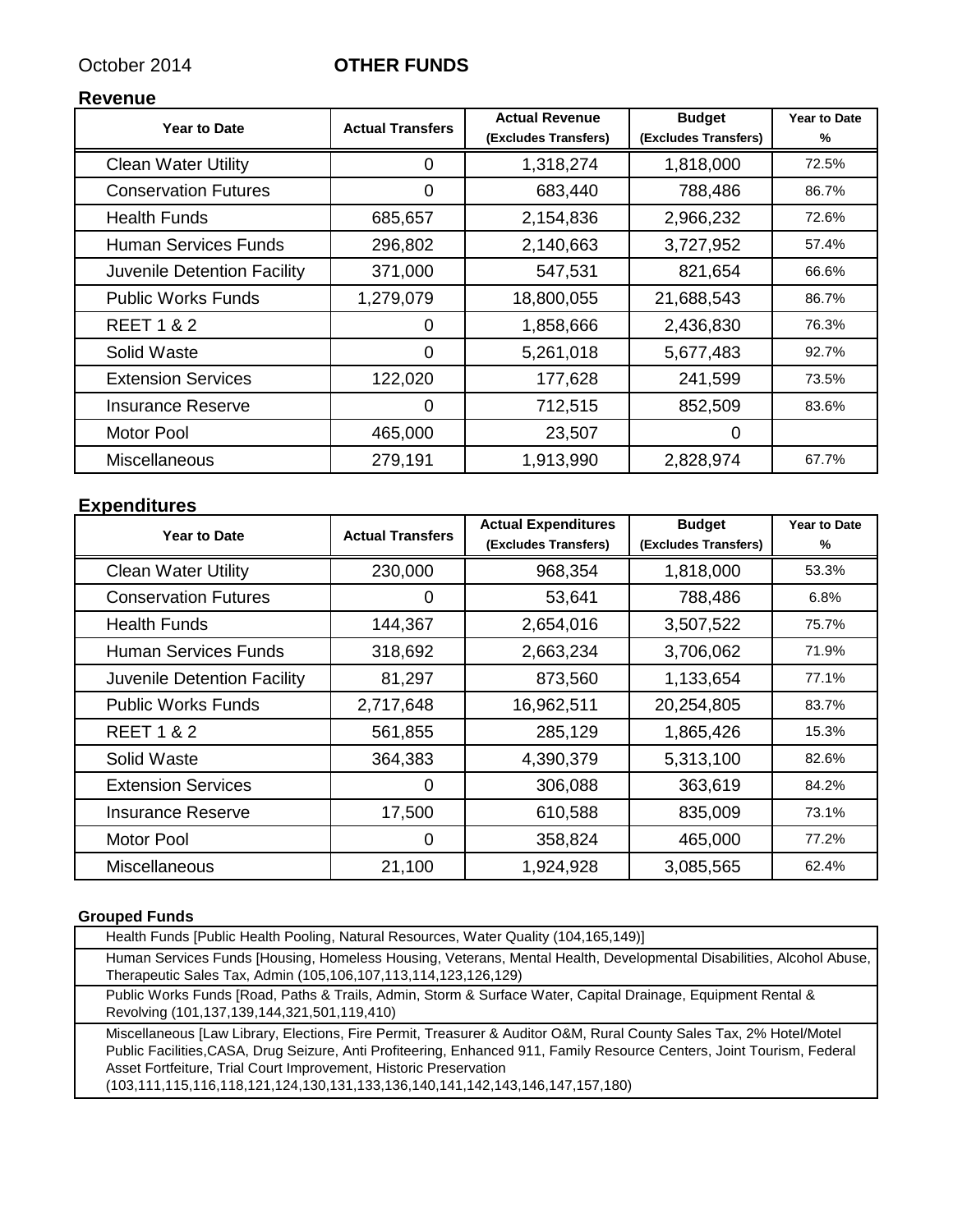|                                                |                |               | <b>Report Date: 10/31/2014</b> |                |                       |
|------------------------------------------------|----------------|---------------|--------------------------------|----------------|-----------------------|
| <b>Group - Description</b>                     | <b>Budget</b>  | <b>Actual</b> | <b>Encumbrance</b>             | <b>Balance</b> | Percent<br><b>YTD</b> |
| Dept: 11 PUBLIC WORKS<br>Revenue               |                |               |                                |                |                       |
| 34 CHARGES FOR GOODS & SERVICES                | 20,826.00      | 29,699.35     | 0.00                           | (8,873.35)     | 142.60                |
| <b>36 MISCELLANEOUS REVENUES</b>               | 5,600.00       | 5,672.34      | 0.00                           | (72.34)        | 101.29                |
| 39 OTHER FINANCING SOURCES                     | 239,349.00     | 229,800.00    | 0.00                           | 9,549.00       | 96.01                 |
| <b>Revenue Total:</b>                          | 265,775.00     | 265,171.69    | 0.00                           | 603.31         | 99.77                 |
| <b>Expenditures</b>                            |                |               |                                |                |                       |
| 10 SALARIES                                    | 159,841.00     | 113,264.03    | 0.00                           | 46,576.97      | 70.86                 |
| 15 BENEFITS                                    | 73,793.00      | 53,320.27     | 0.00                           | 20,472.73      | 72.25                 |
| 20 MAINTENANCE & OPERATIONS                    | 56,336.00      | 59,111.90     | 0.00                           | (2,775.90)     | 104.92                |
| <b>30 INTERGOVERNMENT</b>                      | 749.00         | 1,115.30      | 0.00                           | (366.30)       | 148.90                |
| <b>40 CAPITAL</b>                              | 0.00           | 3,690.36      | 0.00                           | (3,690.36)     | 0.00                  |
| 50 INTERDEPT & TRANSFERS                       | 0.00           | 3,323.61      | 0.00                           | (3,323.61)     | 0.00                  |
| <b>Expenditure Total:</b>                      | 290,719.00     | 233,825.47    | 0.00                           | 56,893.53      | 80.43                 |
| <b>Dept Total:</b>                             | (24,944.00)    | 31,346.22     | 0.00                           | (56, 290.22)   |                       |
| Dept: 13 HUMAN SERVICES<br><b>Expenditures</b> |                |               |                                |                |                       |
| 20 MAINTENANCE & OPERATIONS                    | 177,435.00     | 145,318.62    | 0.00                           | 32,116.38      | 81.89                 |
| 50 INTERDEPT & TRANSFERS                       | 6,010.00       | 6,010.00      | 0.00                           | 0.00           | 100.00                |
| <b>Expenditure Total:</b>                      | 183,445.00     | 151,328.62    | 0.00                           | 32,116.38      | 82.49                 |
| <b>Dept Total:</b>                             | (183, 445.00)  | (151, 328.62) | 0.00                           | (32, 116.38)   |                       |
| Dept: 20 ASSESSOR<br><b>Revenue</b>            |                |               |                                |                |                       |
| 34 CHARGES FOR GOODS & SERVICES                | 20,400.00      | 15,999.70     | 0.00                           | 4,400.30       | 78.42                 |
| <b>36 MISCELLANEOUS REVENUES</b>               | 0.00           | 1.00          | 0.00                           | (1.00)         | 0.00                  |
| <b>Revenue Total:</b>                          | 20,400.00      | 16,000.70     | 0.00                           | 4,399.30       | 78.43                 |
| <b>Expenditures</b>                            |                |               |                                |                |                       |
| 10 SALARIES                                    | 731,512.00     | 567,438.23    | 0.00                           | 164,073.77     | 77.57                 |
| 15 BENEFITS                                    | 309,149.00     | 216,330.66    | 0.00                           | 92,818.34      | 69.97                 |
| 20 MAINTENANCE & OPERATIONS                    | 104,355.00     | 70,394.64     | 0.00                           | 33,960.36      | 67.45                 |
| 50 INTERDEPT & TRANSFERS                       | 0.00           | 48.50         | 0.00                           | (48.50)        | 0.00                  |
| <b>Expenditure Total:</b>                      | 1,145,016.00   | 854,212.03    | 0.00                           | 290,803.97     | 74.60                 |
| <b>Dept Total:</b>                             | (1,124,616.00) | (838, 211.33) | 0.00                           | (286, 404.67)  |                       |
| Dept: 21 AUDITOR<br><b>Revenue</b>             |                |               |                                |                |                       |
| 32 LICENSES & PERMITS                          | 5,000.00       | 3,681.00      | 0.00                           | 1,319.00       | 73.62                 |
| 34 CHARGES FOR GOODS & SERVICES                | 609,600.00     | 470,906.97    | 0.00                           | 138,693.03     | 77.24                 |
| <b>36 MISCELLANEOUS REVENUES</b>               | 0.00           | 1,188.43      | 0.00                           | (1,188.43)     | 0.00                  |
| <b>Revenue Total:</b>                          | 614,600.00     | 475,776.40    | 0.00                           | 138,823.60     | 77.41                 |
| <b>Expenditures</b>                            |                |               |                                |                |                       |
| 10 SALARIES                                    | 590,947.00     | 481,714.16    | 0.00                           | 109,232.84     | 81.51                 |
| 15 BENEFITS                                    | 228,904.00     | 171,775.22    | 0.00                           | 57,128.78      | 75.04                 |
| 20 MAINTENANCE & OPERATIONS                    | 95,525.00      | 59,092.35     | 0.00                           | 36,432.65      | 61.86                 |
| <b>Expenditure Total:</b>                      | 915,376.00     | 712,581.73    | 0.00                           | 202,794.27     | 77.84                 |
|                                                |                |               |                                |                |                       |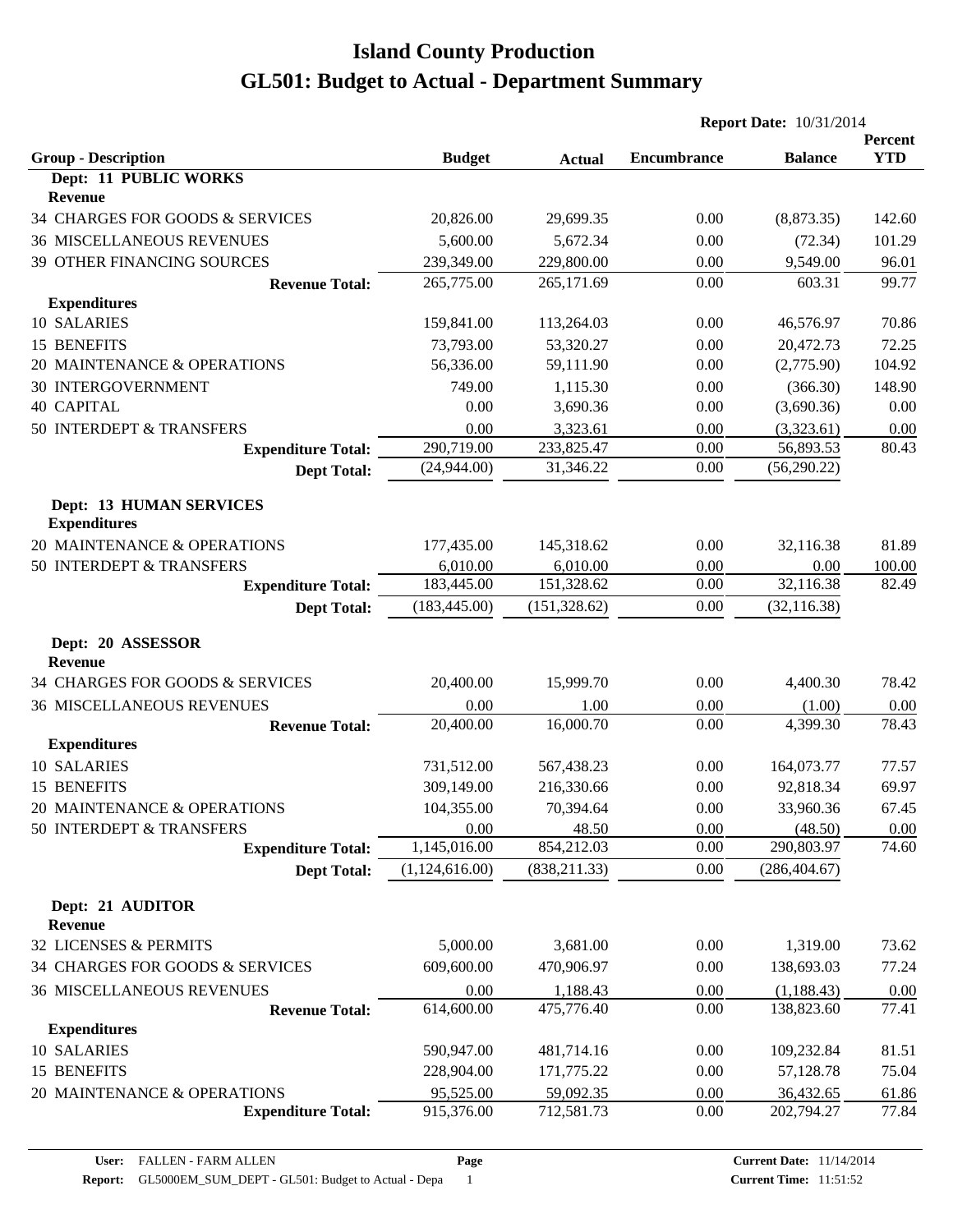|                                          |                |                                | <b>Report Date: 10/31/2014</b> |                |            |
|------------------------------------------|----------------|--------------------------------|--------------------------------|----------------|------------|
|                                          |                |                                |                                |                | Percent    |
| <b>Group - Description</b>               | <b>Budget</b>  | <b>Actual</b><br>(236, 805.33) | <b>Encumbrance</b>             | <b>Balance</b> | <b>YTD</b> |
| <b>Dept Total:</b>                       | (300, 776.00)  |                                | 0.00                           | (63,970.67)    |            |
| Dept: 24 CLERK                           |                |                                |                                |                |            |
| Revenue                                  |                |                                |                                |                |            |
| 33 INTERGOVERMENTAL REVENUES             | 176,000.00     | 39,895.74                      | 0.00                           | 136, 104. 26   | 22.66      |
| 34 CHARGES FOR GOODS & SERVICES          | 187,000.00     | 213,968.88                     | 0.00                           | (26,968.88)    | 114.42     |
| 35 FINES & PENALTIES                     | 59,600.00      | 77,613.72                      | 0.00                           | (18,013.72)    | 130.22     |
| <b>36 MISCELLANEOUS REVENUES</b>         | 5,000.00       | 10,969.72                      | 0.00                           | (5,969.72)     | 219.39     |
| 39 OTHER FINANCING SOURCES               | 9,000.00       | 9,000.00                       | 0.00                           | 0.00           | 100.00     |
| <b>Revenue Total:</b>                    | 436,600.00     | 351,448.06                     | 0.00                           | 85,151.94      | 80.49      |
| <b>Expenditures</b>                      |                |                                |                                |                |            |
| 10 SALARIES                              | 359,978.00     | 271,127.81                     | 0.00                           | 88,850.19      | 75.31      |
| 15 BENEFITS                              | 106,312.00     | 71,214.02                      | 0.00                           | 35,097.98      | 66.98      |
| 20 MAINTENANCE & OPERATIONS              | 39,000.00      | 22,871.03                      | 0.00                           | 16,128.97      | 58.64      |
| <b>Expenditure Total:</b>                | 505,290.00     | 365,212.86                     | 0.00                           | 140,077.14     | 72.27      |
| <b>Dept Total:</b>                       | (68, 690.00)   | (13,764.80)                    | 0.00                           | (54, 925.20)   |            |
|                                          |                |                                |                                |                |            |
| Dept: 25 COMMISSIONERS<br><b>Revenue</b> |                |                                |                                |                |            |
| 34 CHARGES FOR GOODS & SERVICES          | 500.00         | 209.20                         | 0.00                           | 290.80         | 41.84      |
| <b>Revenue Total:</b>                    | 500.00         | 209.20                         | 0.00                           | 290.80         | 41.84      |
| <b>Expenditures</b>                      |                |                                |                                |                |            |
| 10 SALARIES                              | 432,293.00     | 348,511.45                     | 0.00                           | 83,781.55      | 80.61      |
| 15 BENEFITS                              | 140,529.00     | 103,794.20                     | 0.00                           | 36,734.80      | 73.85      |
| 20 MAINTENANCE & OPERATIONS              | 54,700.00      | 29,107.45                      | 0.00                           | 25,592.55      | 53.21      |
| <b>Expenditure Total:</b>                | 627,522.00     | 481,413.10                     | 0.00                           | 146,108.90     | 76.71      |
| <b>Dept Total:</b>                       | (627, 022.00)  | (481, 203.90)                  | 0.00                           | (145, 818.10)  |            |
|                                          |                |                                |                                |                |            |
| <b>Dept: 26 CENTRAL SERVICES</b>         |                |                                |                                |                |            |
| <b>Expenditures</b>                      |                |                                |                                |                |            |
| 10 SALARIES                              | 357,141.00     | 304,878.27                     | 0.00                           | 52,262.73      | 85.36      |
| 15 BENEFITS                              | 164,734.00     | 135,215.51                     | 0.00                           | 29,518.49      | 82.08      |
| 20 MAINTENANCE & OPERATIONS              | 633,050.00     | 398,263.51                     | 0.00                           | 234,786.49     | 62.91      |
| <b>40 CAPITAL</b>                        | 306,000.00     | 45,272.03                      | 0.00                           | 260,727.97     | 14.79      |
| <b>Expenditure Total:</b>                | 1,460,925.00   | 883,629.32                     | 0.00                           | 577,295.68     | 60.48      |
| <b>Dept Total:</b>                       | (1,460,925.00) | (883, 629.32)                  | 0.00                           | (577, 295.68)  |            |
| Dept: 27 CORONER                         |                |                                |                                |                |            |
| Revenue                                  |                |                                |                                |                |            |
| 33 INTERGOVERMENTAL REVENUES             | 20,000.00      | 22,897.88                      | 0.00                           | (2,897.88)     | 114.48     |
| <b>36 MISCELLANEOUS REVENUES</b>         | 0.00           | 190.00                         | 0.00                           | (190.00)       | 0.00       |
| <b>Revenue Total:</b>                    | 20,000.00      | 23,087.88                      | 0.00                           | (3,087.88)     | 115.43     |
| <b>Expenditures</b>                      |                |                                |                                |                |            |
| 10 SALARIES                              | 115,772.00     | 104,407.43                     | 0.00                           | 11,364.57      | 90.18      |
| 15 BENEFITS                              | 50,148.00      | 39,367.56                      | 0.00                           | 10,780.44      | 78.50      |
| 20 MAINTENANCE & OPERATIONS              | 82,000.00      | 76,730.58                      | 0.00                           | 5,269.42       | 93.57      |
| <b>Expenditure Total:</b>                | 247,920.00     | 220,505.57                     | 0.00                           | 27,414.43      | 88.94      |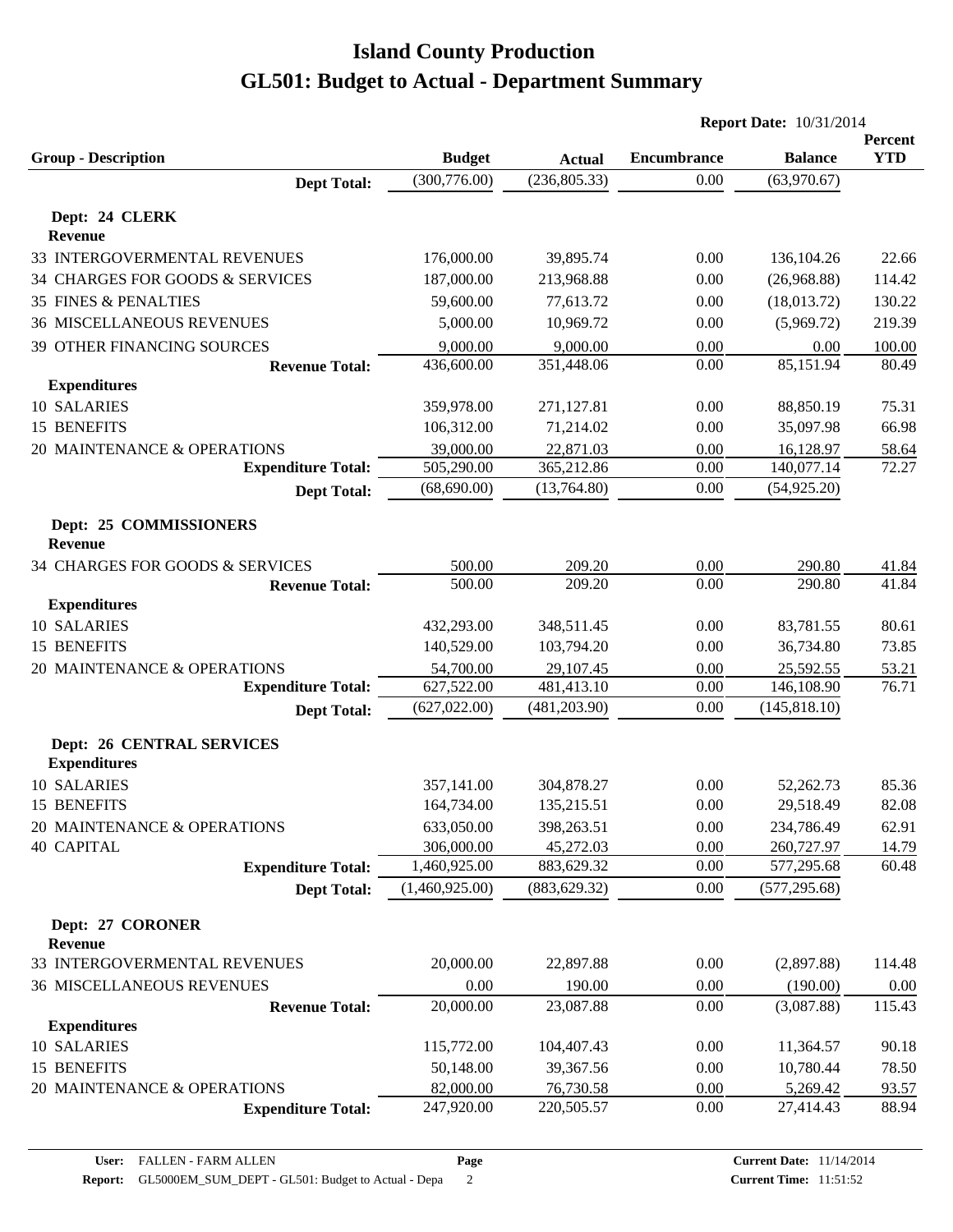|                                                  |                |               | <b>Report Date: 10/31/2014</b> |                |                       |
|--------------------------------------------------|----------------|---------------|--------------------------------|----------------|-----------------------|
| <b>Group - Description</b>                       | <b>Budget</b>  | <b>Actual</b> | <b>Encumbrance</b>             | <b>Balance</b> | Percent<br><b>YTD</b> |
| <b>Dept Total:</b>                               | (227, 920.00)  | (197, 417.69) | 0.00                           | (30, 502.31)   |                       |
|                                                  |                |               |                                |                |                       |
| Dept: 28 FACILITIES MANAGEMENT<br><b>Revenue</b> |                |               |                                |                |                       |
| 34 CHARGES FOR GOODS & SERVICES                  | 75,720.00      | 67,132.10     | 0.00                           | 8,587.90       | 88.65                 |
| <b>36 MISCELLANEOUS REVENUES</b>                 | 0.00           | 53.10         | 0.00                           | (53.10)        | 0.00                  |
| <b>Revenue Total:</b>                            | 75,720.00      | 67,185.20     | 0.00                           | 8,534.80       | 88.72                 |
| <b>Expenditures</b>                              |                |               |                                |                |                       |
| 10 SALARIES                                      | 453,796.00     | 353,838.30    | 0.00                           | 99,957.70      | 77.97                 |
| 15 BENEFITS                                      | 217,666.00     | 152,372.83    | 0.00                           | 65,293.17      | 70.00                 |
| 20 MAINTENANCE & OPERATIONS                      | 428,150.00     | 354,820.13    | 0.00                           | 73,329.87      | 82.87                 |
| <b>Expenditure Total:</b>                        | 1,099,612.00   | 861,031.26    | 0.00                           | 238,580.74     | 78.30                 |
| <b>Dept Total:</b>                               | (1,023,892.00) | (793, 846.06) | 0.00                           | (230, 045.94)  |                       |
| Dept: 29 DISTRICT COURT                          |                |               |                                |                |                       |
| <b>Revenue</b>                                   |                |               |                                |                |                       |
| 33 INTERGOVERMENTAL REVENUES                     | 270,000.00     | 146,405.20    | 0.00                           | 123,594.80     | 54.22                 |
| 34 CHARGES FOR GOODS & SERVICES                  | 210,500.00     | 186,905.90    | 0.00                           | 23,594.10      | 88.79                 |
| <b>35 FINES &amp; PENALTIES</b>                  | 479,400.00     | 419,586.00    | 0.00                           | 59,814.00      | 87.52                 |
| <b>36 MISCELLANEOUS REVENUES</b>                 | 23,000.00      | 26,545.48     | 0.00                           | (3,545.48)     | 115.41                |
| <b>38 NONREVENUES</b>                            | 0.00           | 546.00        | 0.00                           | (546.00)       | 0.00                  |
| <b>Revenue Total:</b>                            | 982,900.00     | 779,988.58    | 0.00                           | 202,911.42     | 79.35                 |
| <b>Expenditures</b>                              |                |               |                                |                |                       |
| 10 SALARIES                                      | 758,934.00     | 607,284.71    | 0.00                           | 151,649.29     | 80.01                 |
| 15 BENEFITS                                      | 287,773.00     | 231,519.66    | 0.00                           | 56,253.34      | 80.45                 |
| 20 MAINTENANCE & OPERATIONS                      | 91,010.00      | 72,844.93     | 0.00                           | 18,165.07      | 80.04                 |
| <b>Expenditure Total:</b>                        | 1,137,717.00   | 911,649.30    | 0.00                           | 226,067.70     | 80.12                 |
| <b>Dept Total:</b>                               | (154, 817.00)  | (131,660.72)  | 0.00                           | (23, 156.28)   |                       |
|                                                  |                |               |                                |                |                       |
| Dept: 36 MISCELLANEOUS<br><b>Revenue</b>         |                |               |                                |                |                       |
| 34 CHARGES FOR GOODS & SERVICES                  | 0.00           | 81.00         | 0.00                           | (81.00)        | 0.00                  |
| <b>Revenue Total:</b>                            | 0.00           | 81.00         | 0.00                           | (81.00)        | 0.00                  |
| <b>Expenditures</b>                              |                |               |                                |                |                       |
| 10 SALARIES                                      | 10,377.00      | 8,487.44      | 0.00                           | 1,889.56       | 81.79                 |
| 15 BENEFITS                                      | 41,059.00      | 40,390.14     | 0.00                           | 668.86         | 98.37                 |
| 20 MAINTENANCE & OPERATIONS                      | 120,860.00     | 108,655.23    | 0.00                           | 12,204.77      | 89.90                 |
| <b>30 INTERGOVERNMENT</b>                        | 110,846.25     | 120, 157. 76  | 0.00                           | (9,311.51)     | 108.40                |
| <b>Expenditure Total:</b>                        | 283,142.25     | 277,690.57    | 0.00                           | 5,451.68       | 98.07                 |
| <b>Dept Total:</b>                               | (283, 142.25)  | (277, 609.57) | 0.00                           | (5,532.68)     |                       |
| Dept: 39 PROSECUTING ATTORNEY                    |                |               |                                |                |                       |
| Revenue                                          |                |               |                                |                |                       |
| 33 INTERGOVERMENTAL REVENUES                     | 227,733.00     | 149,558.12    | 0.00                           | 78,174.88      | 65.67                 |
| 34 CHARGES FOR GOODS & SERVICES                  | 25,500.00      | 29,760.89     | 0.00                           | (4,260.89)     | 116.70                |
| 35 FINES & PENALTIES                             | 400.00         | 1,896.73      | 0.00                           | (1,496.73)     | 474.18                |
| <b>36 MISCELLANEOUS REVENUES</b>                 | 0.00           | 4.51          | 0.00                           | (4.51)         | $0.00\,$              |
| 39 OTHER FINANCING SOURCES                       | 13,000.00      | 13,000.00     | 0.00                           | 0.00           | 100.00                |
|                                                  |                |               |                                |                |                       |

**User:** FALLEN - FARM ALLEN

**Report:** GL5000EM\_SUM\_DEPT - GL501: Budget to Actual - Depa 3

**Page**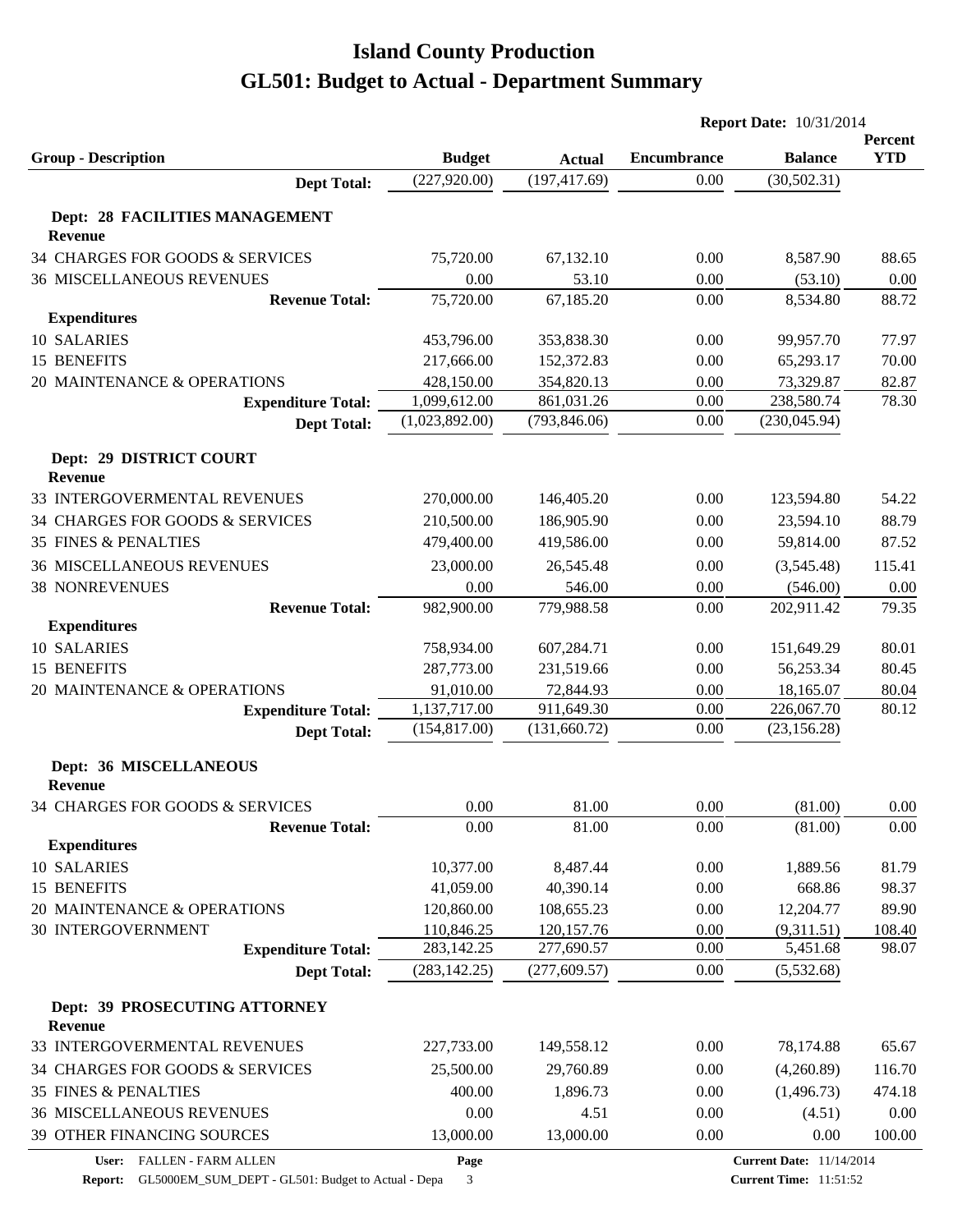|                                                     |                             |                             | <b>Report Date: 10/31/2014</b> |                             |                     |
|-----------------------------------------------------|-----------------------------|-----------------------------|--------------------------------|-----------------------------|---------------------|
|                                                     |                             |                             |                                |                             | Percent             |
| <b>Group - Description</b>                          | <b>Budget</b><br>266,633.00 | <b>Actual</b><br>194,220.25 | <b>Encumbrance</b><br>0.00     | <b>Balance</b><br>72,412.75 | <b>YTD</b><br>72.84 |
| <b>Revenue Total:</b><br><b>Expenditures</b>        |                             |                             |                                |                             |                     |
| 10 SALARIES                                         | 1,015,443.00                | 827,090.48                  | 0.00                           | 188,352.52                  | 81.45               |
| 15 BENEFITS                                         | 394,609.00                  | 330,076.40                  | 0.00                           | 64,532.60                   | 83.64               |
| 20 MAINTENANCE & OPERATIONS                         | 112,722.00                  | 62,229.30                   | 0.00                           | 50,492.70                   | 55.20               |
| <b>40 CAPITAL</b>                                   | 0.00                        | 0.00                        | 0.00                           | 0.00                        | 0.00                |
| <b>Expenditure Total:</b>                           | 1,522,774.00                | 1,219,396.18                | 0.00                           | 303,377.82                  | 80.07               |
| <b>Dept Total:</b>                                  | (1,256,141.00)              | (1,025,175.93)              | 0.00                           | (230,965.07)                |                     |
|                                                     |                             |                             |                                |                             |                     |
| Dept: 40 SHERIFF<br><b>Revenue</b>                  |                             |                             |                                |                             |                     |
| 32 LICENSES & PERMITS                               | 40,100.00                   | 31,499.34                   | 0.00                           | 8,600.66                    | 78.55               |
| 33 INTERGOVERMENTAL REVENUES                        | 517,762.00                  | 490,635.21                  | 0.00                           | 27,126.79                   | 94.76               |
| 34 CHARGES FOR GOODS & SERVICES                     | 48,500.00                   | 36,725.75                   | 0.00                           | 11,774.25                   | 75.72               |
| <b>35 FINES &amp; PENALTIES</b>                     | 0.00                        | 162.59                      | 0.00                           | (162.59)                    | 0.00                |
| <b>36 MISCELLANEOUS REVENUES</b>                    | 10,000.00                   | 44,453.86                   | 0.00                           | (34, 453.86)                | 444.53              |
| <b>38 NONREVENUES</b>                               | 0.00                        | 10,508.63                   | 0.00                           | (10,508.63)                 | 0.00                |
|                                                     |                             |                             |                                |                             |                     |
| 39 OTHER FINANCING SOURCES<br><b>Revenue Total:</b> | 725,000.00<br>1,341,362.00  | 752,127.24<br>1,366,112.62  | 0.00<br>0.00                   | (27, 127.24)<br>(24,750.62) | 103.74<br>101.84    |
| <b>Expenditures</b>                                 |                             |                             |                                |                             |                     |
| 10 SALARIES                                         | 4,386,014.00                | 3,641,416.74                | 0.00                           | 744,597.26                  | 83.02               |
| 15 BENEFITS                                         | 1,791,774.00                | 1,310,719.11                | 0.00                           | 481,054.89                  | 73.15               |
| 20 MAINTENANCE & OPERATIONS                         | 876,242.00                  | 627,242.89                  | 0.00                           | 248,999.11                  | 71.58               |
| <b>30 INTERGOVERNMENT</b>                           | 585,000.00                  | 584,690.25                  | 0.00                           | 309.75                      | 99.94               |
| <b>40 CAPITAL</b>                                   | 37,000.00                   | 89,328.93                   | 0.00                           | (52, 328.93)                | 241.42              |
| 50 INTERDEPT & TRANSFERS                            | 56,000.00                   | 43,601.06                   | 0.00                           | 12,398.94                   | 77.85               |
| <b>Expenditure Total:</b>                           | 7,732,030.00                | 6,296,998.98                | 0.00                           | 1,435,031.02                | 81.44               |
| <b>Dept Total:</b>                                  | (6,390,668.00)              | (4,930,886.36)              | 0.00                           | (1,459,781.64)              |                     |
|                                                     |                             |                             |                                |                             |                     |
| <b>Dept: 41 SUPERIOR COURT</b><br><b>Revenue</b>    |                             |                             |                                |                             |                     |
| 32 LICENSES & PERMITS                               | 20,000.00                   | 9,407.00                    | $0.00\,$                       | 10,593.00                   | 47.03               |
| 33 INTERGOVERMENTAL REVENUES                        | 333,686.00                  | 232,601.67                  | 0.00                           | 101,084.33                  | 69.70               |
| 34 CHARGES FOR GOODS & SERVICES                     | 18,000.00                   | 16,125.90                   | 0.00                           | 1,874.10                    | 89.58               |
| <b>36 MISCELLANEOUS REVENUES</b>                    | 0.00                        | 1,647.59                    | 0.00                           | (1,647.59)                  | 0.00                |
| 39 OTHER FINANCING SOURCES                          | 0.00                        | 0.00                        | 0.00                           | 0.00                        | 0.00                |
| <b>Revenue Total:</b>                               | 371,686.00                  | 259,782.16                  | 0.00                           | 111,903.84                  | 69.89               |
| <b>Expenditures</b>                                 |                             |                             |                                |                             |                     |
| 10 SALARIES                                         | 795,176.00                  | 654,111.36                  | 0.00                           | 141,064.64                  | 82.25               |
| 15 BENEFITS                                         | 199,971.00                  | 156,904.73                  | 0.00                           | 43,066.27                   | 78.46               |
| 20 MAINTENANCE & OPERATIONS                         | 156,639.00                  | 78,246.59                   | 0.00                           | 78,392.41                   | 49.95               |
| 50 INTERDEPT & TRANSFERS                            | 371,000.00                  | 371,000.00                  | 0.00                           | 0.00                        | 100.00              |
| <b>Expenditure Total:</b>                           | 1,522,786.00                | 1,260,262.68                | 0.00                           | 262,523.32                  | 82.76               |
| <b>Dept Total:</b>                                  | (1,151,100.00)              | (1,000,480.52)              | 0.00                           | (150, 619.48)               |                     |

#### **Dept: 42 TREASURER Revenue**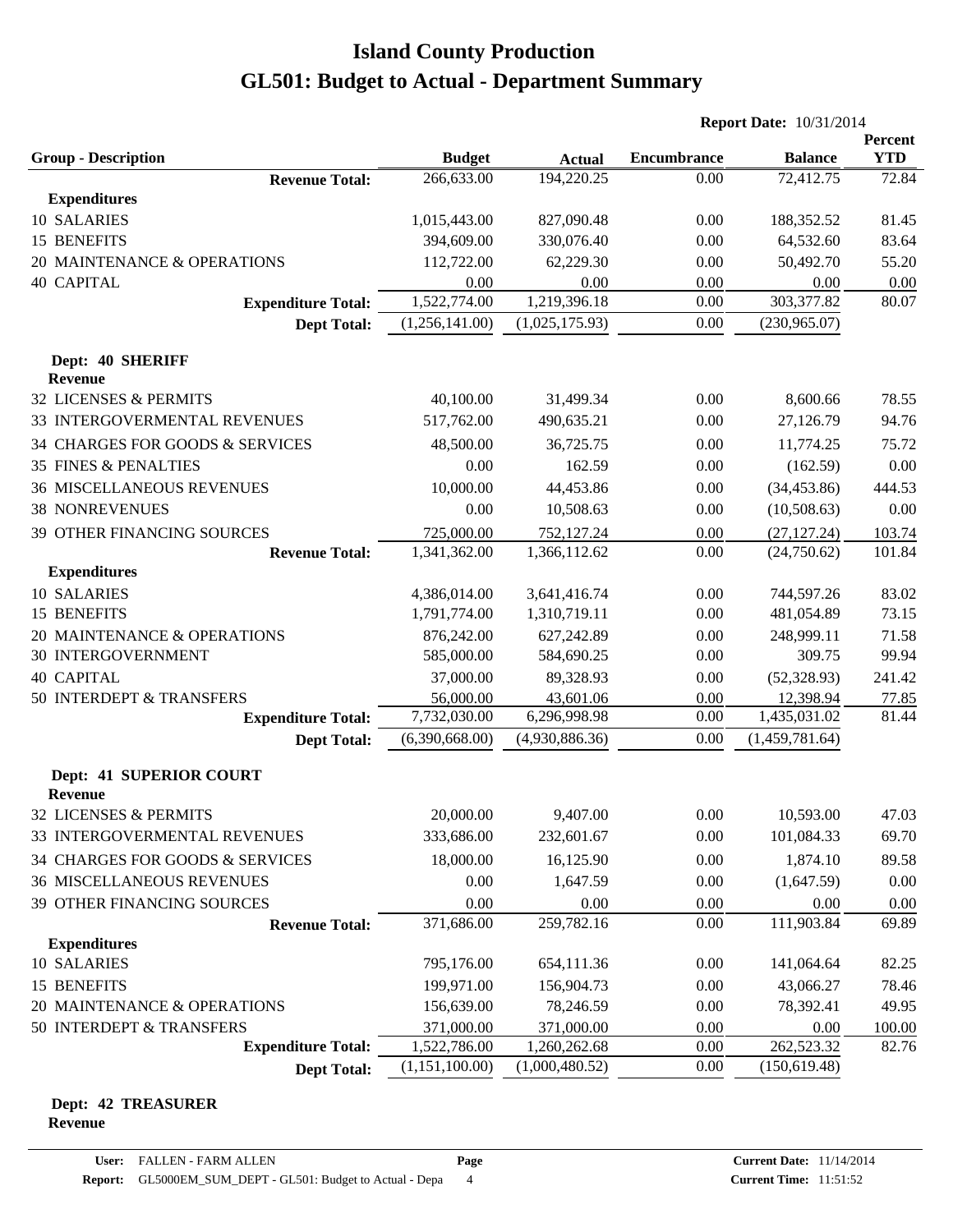|                                                 |               |               | <b>Report Date: 10/31/2014</b> |                |                       |
|-------------------------------------------------|---------------|---------------|--------------------------------|----------------|-----------------------|
| <b>Group - Description</b>                      | <b>Budget</b> | <b>Actual</b> | <b>Encumbrance</b>             | <b>Balance</b> | Percent<br><b>YTD</b> |
| 31 TAXES                                        | 81,000.00     | 113,250.71    | 0.00                           | (32,250.71)    | 139.81                |
| 34 CHARGES FOR GOODS & SERVICES                 | 6,030.00      | 4,627.69      | 0.00                           | 1,402.31       | 76.74                 |
| <b>36 MISCELLANEOUS REVENUES</b>                | 552,000.00    | 538,259.42    | 0.00                           | 13,740.58      | 97.51                 |
| <b>Revenue Total:</b>                           | 639,030.00    | 656,137.82    | 0.00                           | (17, 107.82)   | 102.67                |
| <b>Expenditures</b>                             |               |               |                                |                |                       |
| 10 SALARIES                                     | 395,201.00    | 334,090.64    | 0.00                           | 61,110.36      | 84.53                 |
| 15 BENEFITS                                     | 145,284.00    | 106,724.89    | 0.00                           | 38,559.11      | 73.45                 |
| 20 MAINTENANCE & OPERATIONS                     | 57,489.00     | 57,689.31     | 0.00                           | (200.31)       | 100.34                |
| <b>60 DEBT SERVICE</b>                          | 6,000.00      | 2,794.23      | 0.00                           | 3,205.77       | 46.57                 |
| <b>Expenditure Total:</b>                       | 603,974.00    | 501,299.07    | 0.00                           | 102,674.93     | 83.00                 |
| <b>Dept Total:</b>                              | 35,056.00     | 154,838.75    | 0.00                           | (119, 782.75)  |                       |
| Dept: 47 BUDGET<br><b>Expenditures</b>          |               |               |                                |                |                       |
| <b>10 SALARIES</b>                              | 42,130.00     | 39,274.19     | 0.00                           | 2,855.81       | 93.22                 |
| 15 BENEFITS                                     | 11,808.00     | 10,302.21     | 0.00                           | 1,505.79       | 87.24                 |
| 20 MAINTENANCE & OPERATIONS                     | 13,300.00     | 13,269.91     | 0.00                           | 30.09          | 99.77                 |
| <b>Expenditure Total:</b>                       | 67,238.00     | 62,846.31     | 0.00                           | 4,391.69       | 93.46                 |
| <b>Dept Total:</b>                              | (67, 238.00)  | (62, 846.31)  | 0.00                           | (4,391.69)     |                       |
| Dept: 48 EMERGENCY MANAGEMENT<br><b>Revenue</b> |               |               |                                |                |                       |
| 33 INTERGOVERMENTAL REVENUES                    | 126,446.00    | 75,185.37     | 0.00                           | 51,260.63      | 59.46                 |
| <b>36 MISCELLANEOUS REVENUES</b>                | 0.00          | 4,500.00      | 0.00                           | (4,500.00)     | 0.00                  |
| <b>Revenue Total:</b>                           | 126,446.00    | 79,685.37     | 0.00                           | 46,760.63      | 63.01                 |
| <b>Expenditures</b>                             |               |               |                                |                |                       |
| <b>10 SALARIES</b>                              | 45,991.00     | 44,856.63     | 0.00                           | 1,134.37       | 97.53                 |
| 15 BENEFITS                                     | 10,775.00     | 9,841.19      | 0.00                           | 933.81         | 91.33                 |
| 20 MAINTENANCE & OPERATIONS                     | 146,576.00    | 103,460.53    | 0.00                           | 43,115.47      | 70.58                 |
| <b>40 CAPITAL</b>                               | 8,000.00      | 58,164.61     | 0.00                           | (50, 164.61)   | 727.05                |
| <b>Expenditure Total:</b>                       | 211,342.00    | 216,322.96    | 0.00                           | (4,980.96)     | 102.35                |
| <b>Dept Total:</b>                              | (84,896.00)   | (136, 637.59) | 0.00                           | 51,741.59      |                       |
| Dept: 53 PLANNING<br><b>Revenue</b>             |               |               |                                |                |                       |
| 32 LICENSES & PERMITS                           | 956,800.00    | 911,190.02    | 0.00                           | 45,609.98      | 95.23                 |
| 33 INTERGOVERMENTAL REVENUES                    | 141,000.00    | 145,569.92    | 0.00                           | (4,569.92)     | 103.24                |
| 34 CHARGES FOR GOODS & SERVICES                 | 498,800.00    | 518,881.12    | 0.00                           | (20,081.12)    | 104.02                |
| <b>36 MISCELLANEOUS REVENUES</b>                | 300.00        | 148.11        | 0.00                           | 151.89         | 49.37                 |
| 39 OTHER FINANCING SOURCES                      | 49,000.00     | 49,000.00     | 0.00                           | 0.00           | 100.00                |
| <b>Revenue Total:</b>                           | 1,645,900.00  | 1,624,789.17  | 0.00                           | 21,110.83      | 98.71                 |
| <b>Expenditures</b>                             |               |               |                                |                |                       |
| 10 SALARIES                                     | 1,059,600.00  | 879,311.65    | 0.00                           | 180,288.35     | 82.98                 |
| 15 BENEFITS                                     | 466,906.00    | 351,789.08    | 0.00                           | 115,116.92     | 75.34                 |
| 20 MAINTENANCE & OPERATIONS                     | 274,161.00    | 206,722.61    | 0.00                           | 67,438.39      | 75.40                 |
| 50 INTERDEPT & TRANSFERS                        | 0.00          | 3,000.00      | 0.00                           | (3,000.00)     | 0.00                  |
| <b>Expenditure Total:</b>                       | 1,800,667.00  | 1,440,823.34  | 0.00                           | 359,843.66     | 80.01                 |
|                                                 |               |               |                                |                |                       |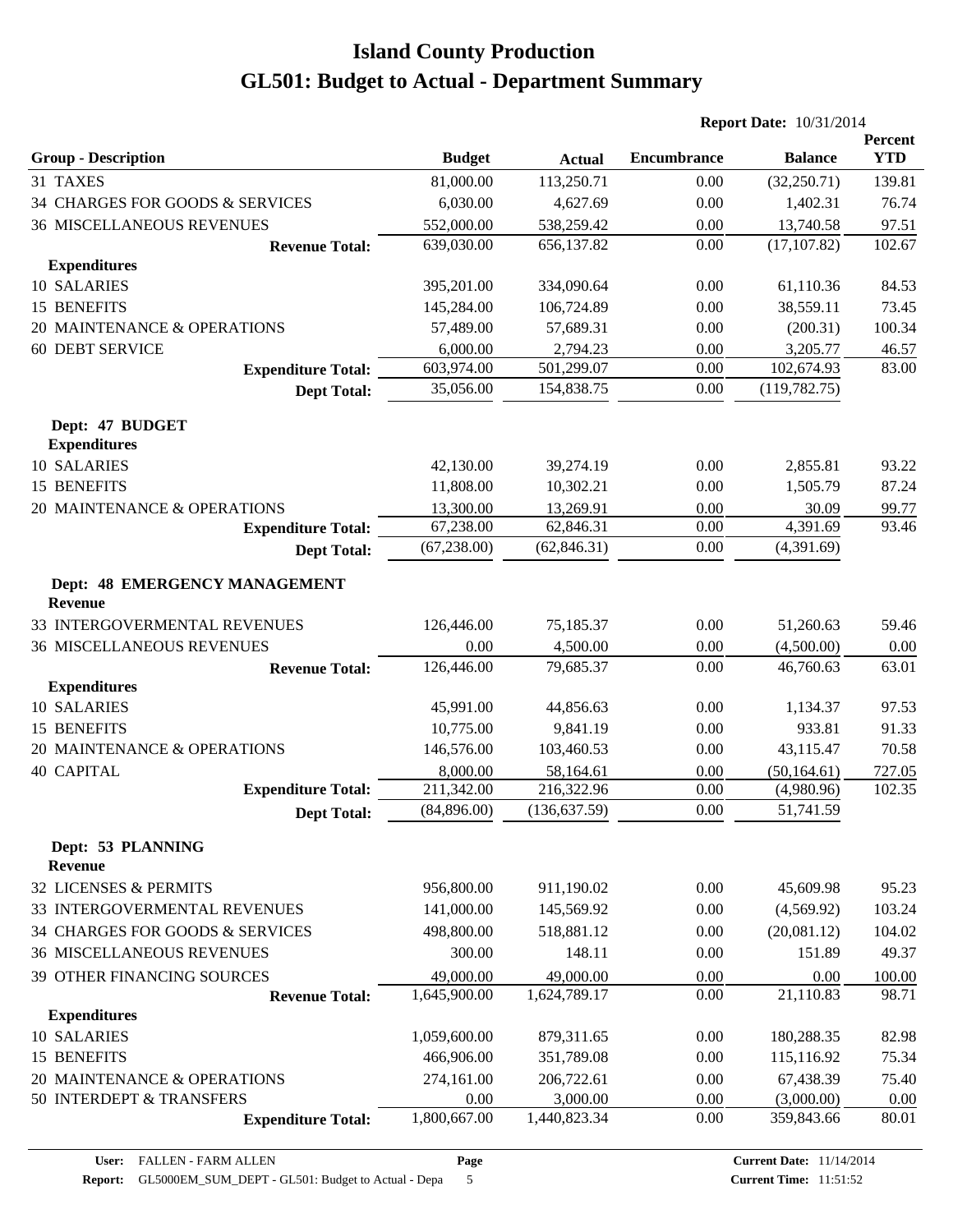|                                                          |                        |                        | <b>Report Date: 10/31/2014</b> |                 |                       |
|----------------------------------------------------------|------------------------|------------------------|--------------------------------|-----------------|-----------------------|
| <b>Group - Description</b>                               | <b>Budget</b>          | <b>Actual</b>          | <b>Encumbrance</b>             | <b>Balance</b>  | Percent<br><b>YTD</b> |
| <b>Dept Total:</b>                                       | (154, 767.00)          | 183,965.83             | 0.00                           | (338, 732.83)   |                       |
|                                                          |                        |                        |                                |                 |                       |
| <b>Dept: 54 GENERAL SERVICES ADMIN</b><br><b>Revenue</b> |                        |                        |                                |                 |                       |
| 32 LICENSES & PERMITS                                    | 16,000.00              | 18,689.00              | 0.00                           | (2,689.00)      | 116.80                |
| 33 INTERGOVERMENTAL REVENUES                             | 56,000.00              | 56,330.00              | 0.00                           | (330.00)        | 100.58                |
| 34 CHARGES FOR GOODS & SERVICES                          | 34,100.00              | 26,452.00              | 0.00                           | 7,648.00        | 77.57                 |
| <b>35 FINES &amp; PENALTIES</b>                          | 1,000.00               | 400.00                 | 0.00                           | 600.00          | 40.00                 |
| <b>36 MISCELLANEOUS REVENUES</b>                         | 3,900.00               | 2,750.95               | 0.00                           | 1,149.05        | 70.53                 |
| <b>Revenue Total:</b>                                    | 111,000.00             | 104,621.95             | 0.00                           | 6,378.05        | 94.25                 |
| <b>Expenditures</b>                                      |                        |                        |                                |                 |                       |
| 10 SALARIES                                              | 92,661.00              | 80,529.22              | 0.00                           | 12,131.78       | 86.90                 |
| 15 BENEFITS                                              | 28,234.00              | 21,684.59              | 0.00                           | 6,549.41        | 76.80                 |
| 20 MAINTENANCE & OPERATIONS                              | 1,032,635.00           | 779,748.17             | 0.00                           | 252,886.83      | 75.51                 |
| <b>30 INTERGOVERNMENT</b>                                | 10,000.00              | 152.87                 | 0.00                           | 9,847.13        | 1.52                  |
| <b>Expenditure Total:</b>                                | 1,163,530.00           | 882,114.85             | 0.00                           | 281,415.15      | 75.81                 |
| <b>Dept Total:</b>                                       | (1,052,530.00)         | (777, 492.90)          | 0.00                           | (275, 037.10)   |                       |
|                                                          |                        |                        |                                |                 |                       |
| <b>Dept: 59 HUMAN RESOURCES</b>                          |                        |                        |                                |                 |                       |
| <b>Revenue</b><br><b>36 MISCELLANEOUS REVENUES</b>       | 0.00                   | 52.50                  | 0.00                           |                 | $0.00\,$              |
|                                                          |                        |                        |                                | (52.50)         |                       |
| 39 OTHER FINANCING SOURCES                               | 17,500.00<br>17,500.00 | 17,500.00<br>17,552.50 | 0.00<br>0.00                   | 0.00<br>(52.50) | 100.00                |
| <b>Revenue Total:</b><br><b>Expenditures</b>             |                        |                        |                                |                 | 100.30                |
| 10 SALARIES                                              | 168,699.00             | 144,688.92             | 0.00                           | 24,010.08       | 85.76                 |
| 15 BENEFITS                                              | 64,992.00              | 52,636.14              | 0.00                           | 12,355.86       | 80.98                 |
| 20 MAINTENANCE & OPERATIONS                              | 113,150.00             | 18,501.35              | 0.00                           | 94,648.65       | 16.35                 |
| <b>Expenditure Total:</b>                                | 346,841.00             | 215,826.41             | 0.00                           | 131,014.59      | 62.22                 |
| <b>Dept Total:</b>                                       | (329, 341.00)          | (198, 273.91)          | 0.00                           | (131,067.09)    |                       |
|                                                          |                        |                        |                                |                 |                       |
| Dept: 90 x FUND NON-DEPARTMENTAL                         |                        |                        |                                |                 |                       |
| <b>Revenue</b>                                           |                        |                        |                                |                 |                       |
| 30 USE OF FUND BALANCE/RESERVES                          | 1,208,580.00           | 0.00                   | 0.00                           | 1,208,580.00    | 0.00                  |
| 31 TAXES                                                 | 7,482,000.00           | 6,823,841.96           | 0.00                           | 658,158.04      | 91.20                 |
| 31 TAXES                                                 | 5,058,000.00           | 4,341,353.58           | 0.00                           | 716,646.42      | 85.83                 |
| 31 TAXES                                                 | 1,625,000.00           | 869,509.84             | 0.00                           | 755,490.16      | 53.50                 |
| 33 INTERGOVERMENTAL REVENUES                             | 1,207,000.00           | 1,028,246.96           | 0.00                           | 178,753.04      | 85.19                 |
| 34 CHARGES FOR GOODS & SERVICES                          | 30,000.00              | 21,475.31              | 0.00                           | 8,524.69        | 71.58                 |
| <b>36 MISCELLANEOUS REVENUES</b>                         | 32,000.00              | 32,586.80              | 0.00                           | (586.80)        | 101.83                |
| 39 OTHER FINANCING SOURCES                               | 1,656,200.00           | 1,654,700.00           | 0.00                           | 1,500.00        | 99.90                 |
| <b>Revenue Total:</b>                                    | 18,298,780.00          | 14,771,714.45          | 0.00                           | 3,527,065.55    | 80.72                 |
| <b>Expenditures</b>                                      |                        |                        |                                |                 |                       |
| 10 SALARIES                                              | 312,779.00             | 0.00                   | 0.00                           | 312,779.00      | 0.00                  |
| 20 MAINTENANCE & OPERATIONS                              | 115,012.00             | 0.00                   | 0.00                           | 115,012.00      | 0.00                  |
| 50 INTERDEPT & TRANSFERS                                 | 1,880,025.00           | 1,755,524.06           | 0.00                           | 124,500.94      | 93.37                 |
| <b>60 DEBT SERVICE</b>                                   | 59,150.00              | 0.00                   | 0.00                           | 59,150.00       | 0.00                  |
| <b>Expenditure Total:</b>                                | 2,366,966.00           | 1,755,524.06           | 0.00                           | 611,441.94      | 74.16                 |
|                                                          |                        |                        |                                |                 |                       |

**Page**